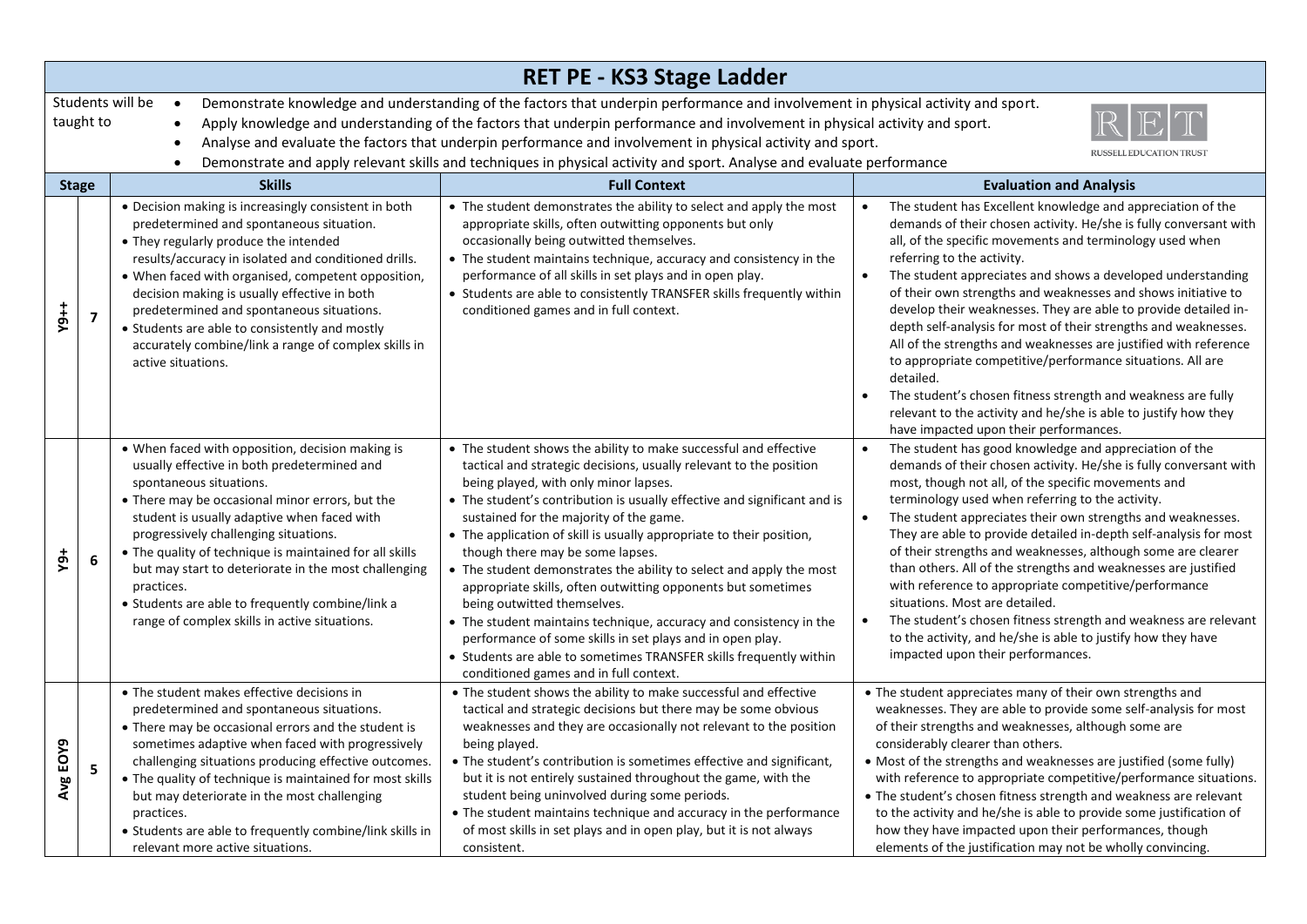|          |              |                                                                                                                                                                                                                                                                                                                                                                                                                                                                                                                                                                                                                                                                                   | • The student demonstrates some ability to select and apply<br>appropriate skills, sometimes outwitting opponents, though there<br>may be some obvious areas of weakness and they will sometimes<br>be outwitted themselves.<br>• The application of skill is not consistently appropriate to their<br>position.<br>• Students are able to sometimes TRANSFER basic skills frequently                                                                                                                                                                                                                                                                                                                                                                                                                                                                                                                                         |                                                                                                                                                                                                                                                                                                                                                                                                                                                                                                                                                                                                                                                                                                                                                                                                                                                                                                                                                                         |
|----------|--------------|-----------------------------------------------------------------------------------------------------------------------------------------------------------------------------------------------------------------------------------------------------------------------------------------------------------------------------------------------------------------------------------------------------------------------------------------------------------------------------------------------------------------------------------------------------------------------------------------------------------------------------------------------------------------------------------|-------------------------------------------------------------------------------------------------------------------------------------------------------------------------------------------------------------------------------------------------------------------------------------------------------------------------------------------------------------------------------------------------------------------------------------------------------------------------------------------------------------------------------------------------------------------------------------------------------------------------------------------------------------------------------------------------------------------------------------------------------------------------------------------------------------------------------------------------------------------------------------------------------------------------------|-------------------------------------------------------------------------------------------------------------------------------------------------------------------------------------------------------------------------------------------------------------------------------------------------------------------------------------------------------------------------------------------------------------------------------------------------------------------------------------------------------------------------------------------------------------------------------------------------------------------------------------------------------------------------------------------------------------------------------------------------------------------------------------------------------------------------------------------------------------------------------------------------------------------------------------------------------------------------|
|          |              |                                                                                                                                                                                                                                                                                                                                                                                                                                                                                                                                                                                                                                                                                   | within conditioned games and in full context.                                                                                                                                                                                                                                                                                                                                                                                                                                                                                                                                                                                                                                                                                                                                                                                                                                                                                 |                                                                                                                                                                                                                                                                                                                                                                                                                                                                                                                                                                                                                                                                                                                                                                                                                                                                                                                                                                         |
| Avg EOY8 | 4            | • When faced with opposition, the effectiveness of<br>decision making is inconsistent. The student makes<br>effective decisions in predetermined situations.<br>• There may be frequent errors and the student is<br>only occasionally adaptive when faced with<br>progressively challenging situations.<br>• The quality of technique is maintained for some<br>skills but sometimes deteriorates as challenge<br>increases.<br>• Students are able to sometimes combine or link<br>basic skills in relevant more active but limited<br>situations.                                                                                                                              | • The student shows some ability to make tactical and strategic<br>decisions but there are significant weaknesses and inconsistencies<br>in their relevance to the position being played.<br>• The student's contribution is evident but infrequent throughout<br>the game and only occasionally effective or significant.<br>• The student shows some technique and accuracy in the<br>performance of some skills in set plays and in open play but there<br>are obvious inconsistencies and weaknesses.<br>• The student occasionally demonstrates the ability to select and<br>apply appropriate skills, but only occasionally outwits opponents<br>and is often outwitted themselves.<br>• The application of skill is only occasionally appropriate to their<br>position.<br>• Students are able to sometimes TRANSFER basic skills in<br>consistently within conditioned games and occasionally within full<br>context. | • The student shows knowledge and appreciation of the demands of<br>their chosen activity but sometimes lacks depth in their<br>explanation. He/she is conversant with many of the specific<br>movements and terminology used when referring to the activity,<br>though terminology is occasionally used imprecisely or unclearly.<br>• Most of the strengths and weaknesses are justified with reference<br>to appropriate competitive/performance situations.<br>• The student's chosen fitness strength and weakness are mostly<br>relevant to the activity and he/she is able to provide limited<br>justification of how they have impacted upon their performances.                                                                                                                                                                                                                                                                                                |
| Avg EOV7 | 3            | • When faced with opposition, decision making is only<br>occasionally effective in predetermined and some<br>spontaneous situations.<br>• When faced with opposition, decision making may<br>be ineffective for both predetermined and<br>spontaneous situations.<br>• The quality of technique is maintained for few skills<br>and often deteriorates when challenge increases.<br>• There are likely to be frequent errors and the<br>student may be unable to adapt when faced with<br>progressively challenging situations. They may not<br>produce the intended results/accuracy.<br>• Students are able to sometimes combine or link<br>basic skills in passive situations. | • The student shows only a limited ability to make tactical and<br>strategic decisions and they are seldom relevant to the position<br>being played.<br>• The student shows only limited technique and accuracy in the<br>performance of a few skills in set plays and in open play.<br>• The application of skill is rarely appropriate to their position.<br>. The student demonstrates only very limited ability to select and<br>apply appropriate skills, rarely outwitting opponents and usually<br>being outwitted themselves.<br>• Students are working towards TRANSFERING basic skills frequently<br>within conditioned games.                                                                                                                                                                                                                                                                                      | • The student shows some knowledge and appreciation of the<br>demands of their chosen activity but frequently lacks depth in their<br>explanation. He/she is conversant with some of the specific<br>movements and terminology used when referring to the activity,<br>but they often lack precision and clarity and have confused some<br>terms.<br>• The student appreciates some of their own strengths and<br>weaknesses. They have provided a self-analysis for most of their<br>strengths and weaknesses, but there are obvious inconsistencies in<br>the clarity of their responses. Only some of the strengths and<br>weaknesses are justified (generally not with detail) with some<br>reference to appropriate competitive/performance situations.<br>• The student's chosen fitness strength and weakness show some<br>relevance to the activity but he/she isn't able to provide<br>justification of how they have all impacted upon their<br>performances. |
| Avg EOY6 | $\mathbf{2}$ | • Demonstrates limited techniques and accuracy in<br>the performance of a skill but is unable to adapt to<br>any open skills/challenges and rarely produces the<br>intended result/accuracy.<br>• Uses skills taught to outwit opponents on rare<br>occasions and is mostly outwitted due to frequent<br>errors in performance of skills/techniques.<br>• When faced with opposition, decision making is only<br>occasionally effective in predetermined situations                                                                                                                                                                                                               | • Student attempts to operate in full context and attempts to make<br>decisions, tries techniques and tries to select and apply skills.<br>• Students are working towards TRANSFERING basic skills<br>occasionally within conditioned games.                                                                                                                                                                                                                                                                                                                                                                                                                                                                                                                                                                                                                                                                                  | • The student shows only a limited knowledge and appreciation of<br>the demands of their chosen activity and lacks depth in their<br>explanation. He/she is conversant with a few of the specific<br>movements and terminology used when referring to the activity,<br>but confuses many of the terms and lacks precision and clarity.<br>• The student appreciates very few of their own strengths and<br>weaknesses. They have provided a self-analysis for some of their<br>strengths and weaknesses, but few of their responses provide any<br>depth or clarity. The strengths and weaknesses are generally not                                                                                                                                                                                                                                                                                                                                                     |